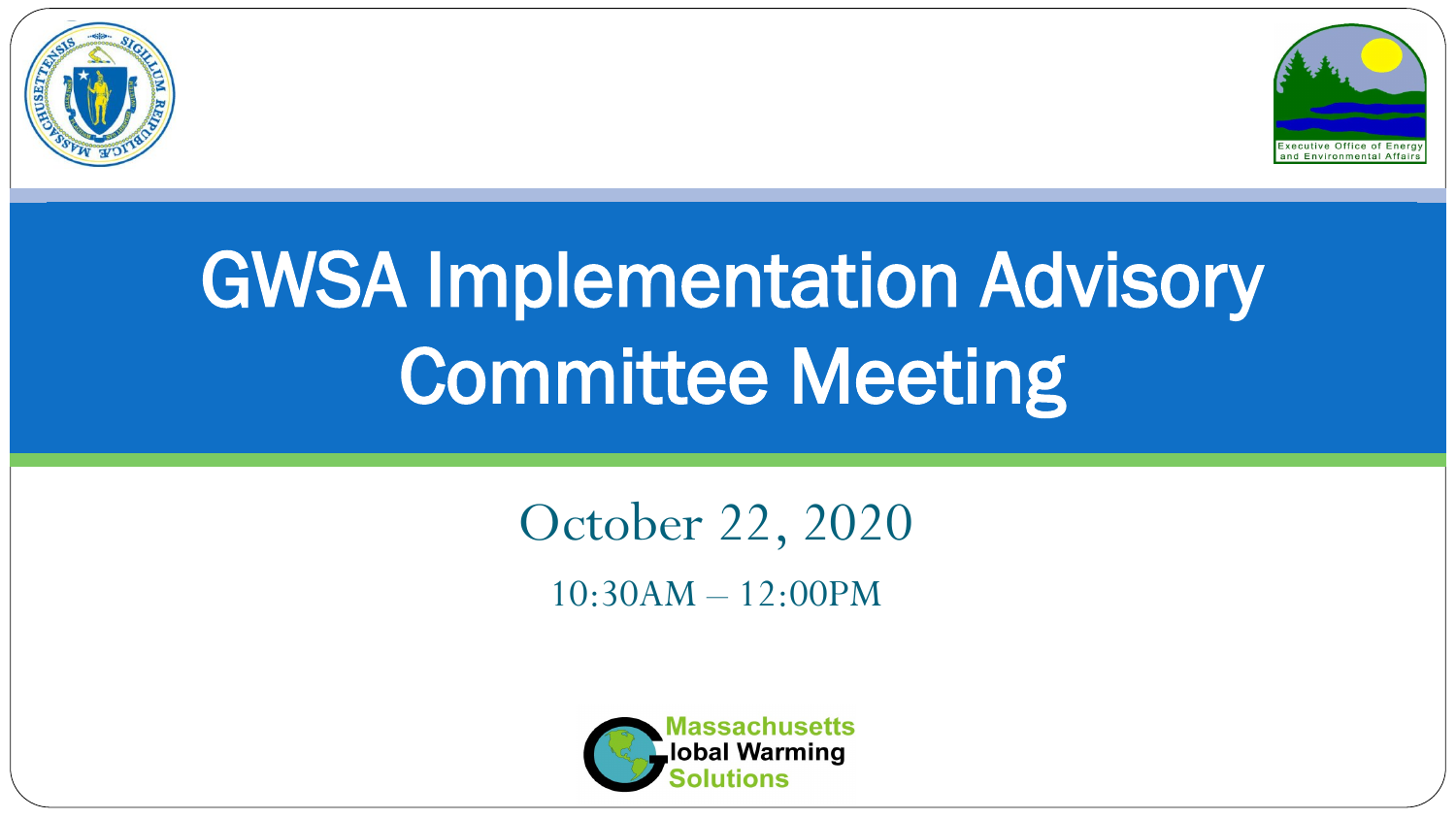#### Agenda

- Review draft meeting minutes of September 30, 2020
- Discuss IAC recommendations of policy priorities for 2030 CECP
- Discuss IAC recommendations of guiding principles for the 2030 CECP
- Other IAC business
- Public comment
- Adjourn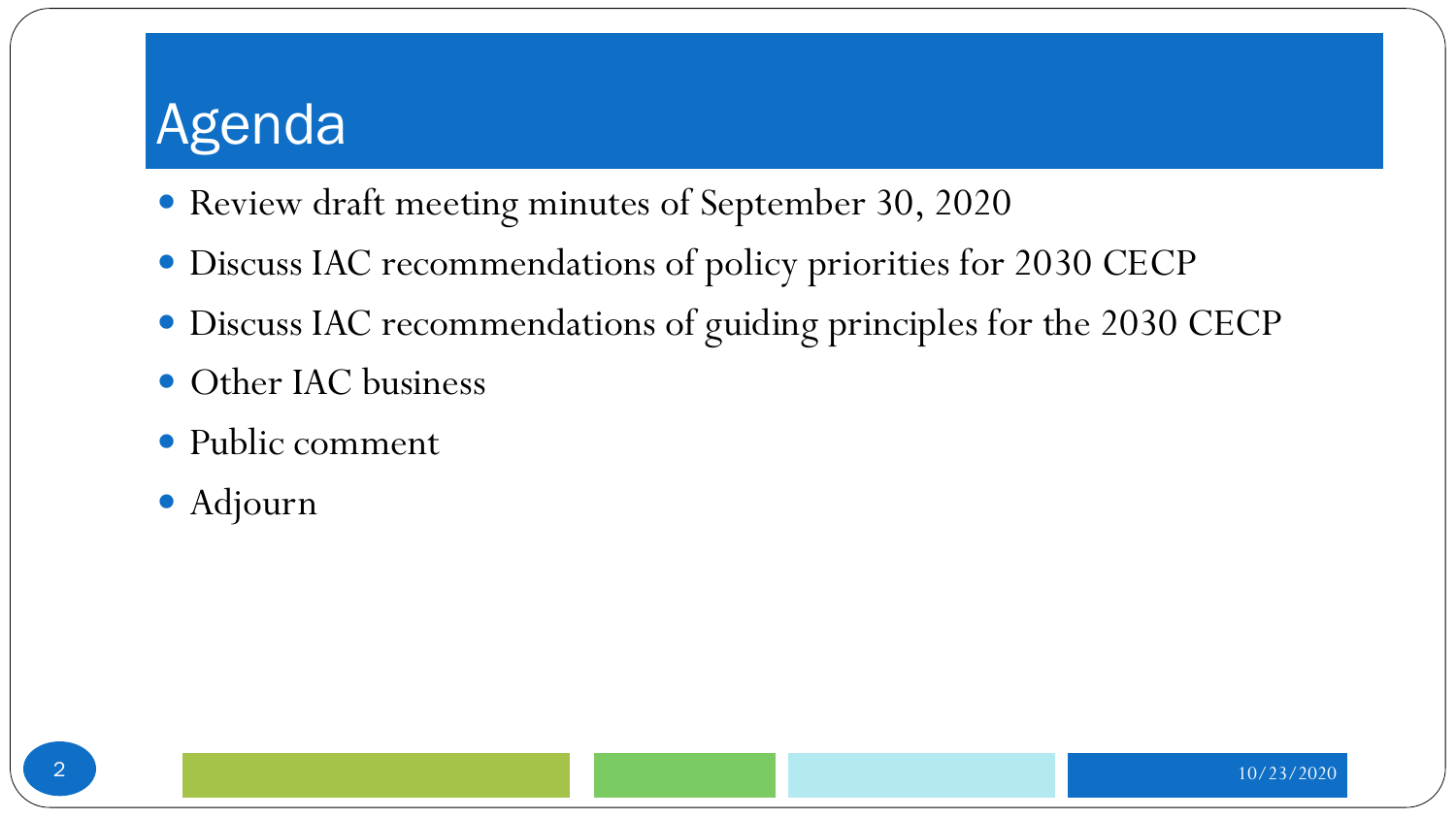## **IAC Work Group Recommendations: Policy Priorities** and Guiding Principles

- Discuss IAC recommendations of policy priorities for the Clean Energy and Climate Plan for 2030 (2030 CECP)
	- Work Group leads present/review updates to their sector-specific policy priorities
	- Work Group leads present cross-sector policy priorities
	- IAC discuss and vote whether to endorse policy priorities
- Discuss IAC recommendations of principles for the 2030 CECP
	- Work Groups present principles
	- IAC discuss and vote whether to endorse principles
- Link to file: https://www.mass.gov/event/october-22-2020-meeting-of[the-gwsa-implementation-advisory-committee-iac-2020-10-22t103000](https://www.mass.gov/event/october-22-2020-meeting-of-the-gwsa-implementation-advisory-committee-iac-2020-10-22t103000)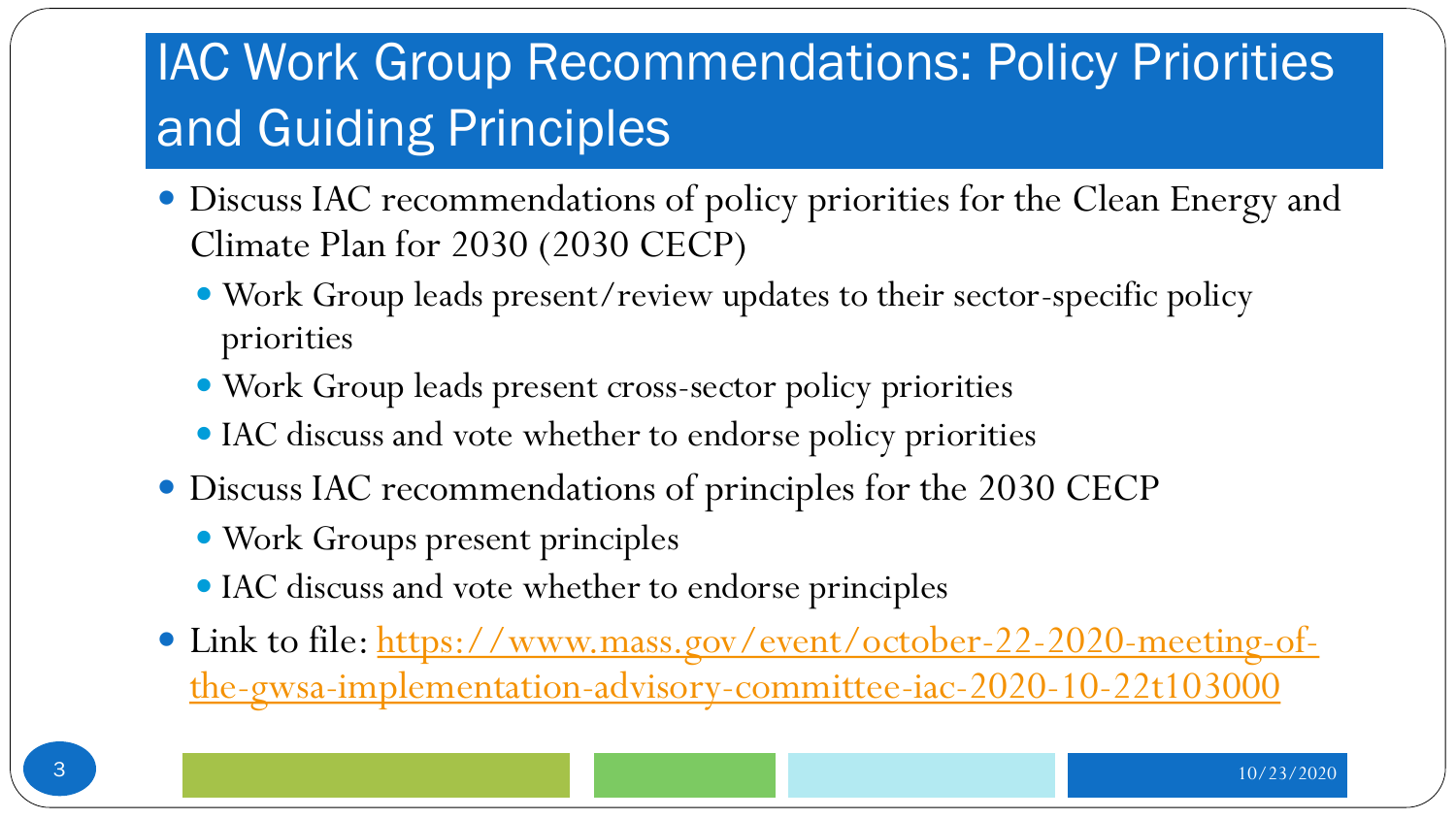#### Transportation Work Group Priorities: Updated

- #2 Priority: in order to strengthen wording on gasoline and diesel powered cars,
- Title amended:
- **Strengthen light-duty ZEV adoption by phasing out**
- **new gasoline and diesel-powered vehicles, enhancing and expanding...**
- (#2) two sentences were added at the beginning
- **The Commonwealth must set a goal that 100% of sales of new passenger cars and light-duty trucks in Massachusetts must be zero emission vehicles by 2035. To reach this goal, MA must continue to follow vehicle standards set by California.**
- #3: Transit/Multi-rider mobility to strengthen the emphasis, a sentence was added at the beginning.
- **The Commonwealth must increase investment in public transit service levels, using fall 2019 as a baseline, despite fiscal constraints.**